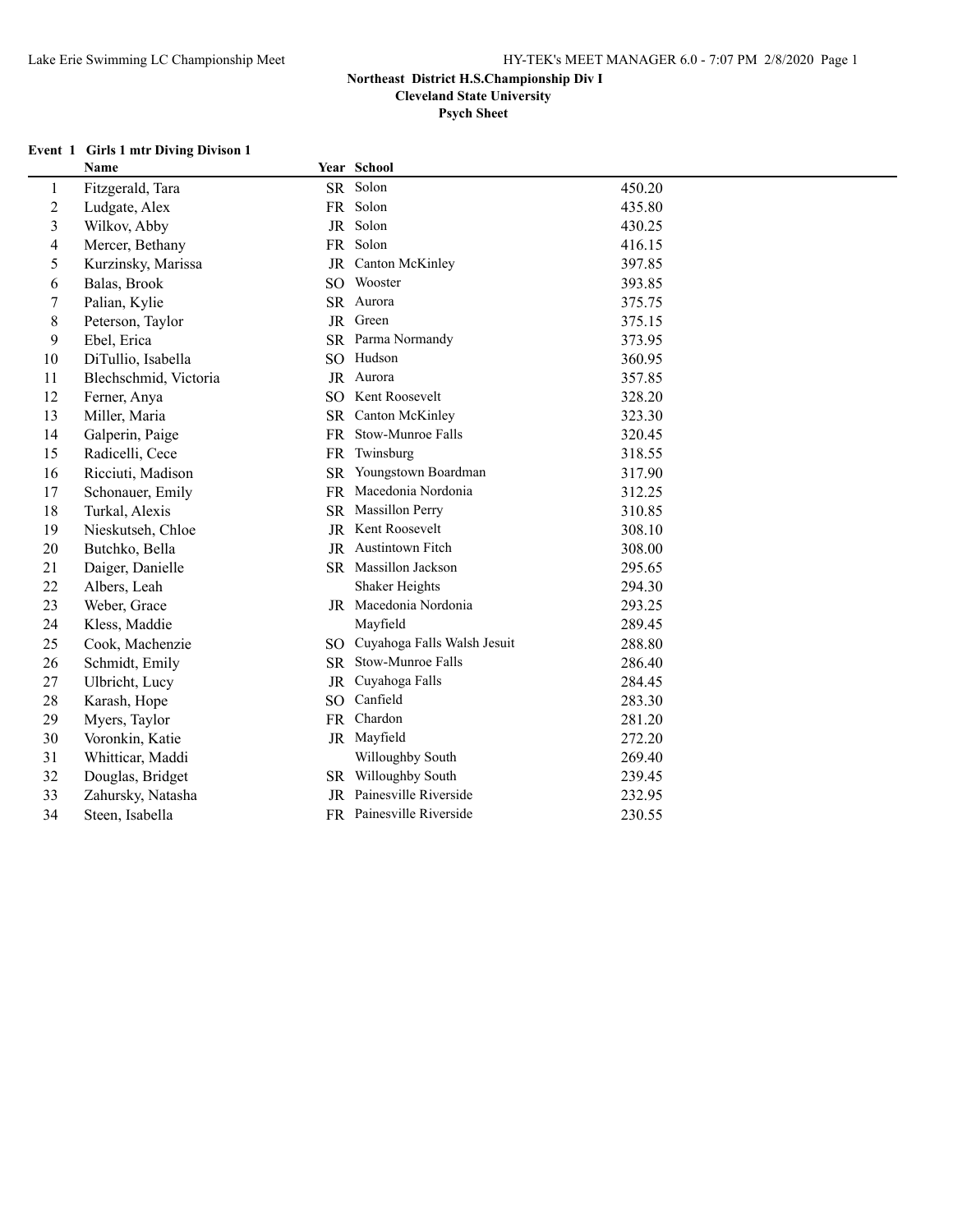## **Event 2 Girls 200 Yard Medley Relay Divison 1**

|    | <b>Team</b>                 | <b>Relay</b> | <b>Seed Time</b> |  |
|----|-----------------------------|--------------|------------------|--|
| 1  | <b>Brecksville</b>          |              | 1:48.78          |  |
| 2  | Hudson                      |              | 1:49.63          |  |
| 3  | <b>Akron Firestone</b>      |              | 1:49.91          |  |
| 4  | North Canton Hoover         |              | 1:49.94          |  |
| 5  | Green                       |              | 1:51.64          |  |
| 6  | Mayfield                    |              | 1:53.00          |  |
| 7  | Youngstown Boardman         |              | 1:53.77          |  |
| 8  | Canfield                    |              | 1:54.35          |  |
| 9  | Parma Normandy              |              | 1:54.56          |  |
| 10 | Madison                     |              | 1:54.93          |  |
| 11 | Cuyahoga Falls Walsh Jesuit |              | 1:55.68          |  |
| 12 | Massillon Jackson           |              | 1:56.08          |  |
| 13 | Aurora                      |              | 1:56.44          |  |
| 14 | Wooster                     |              | 1:56.67          |  |
| 15 | Solon                       |              | 1:57.21          |  |
| 16 | Mentor                      |              | 1:57.39          |  |
| 17 | Chardon                     |              | 1:57.53          |  |
| 18 | Stow-Munroe Falls           |              | 1:57.85          |  |
| 19 | Canton Glen Oak             |              | 1:58.00          |  |
| 20 | North Royalton              |              | 1:58.15          |  |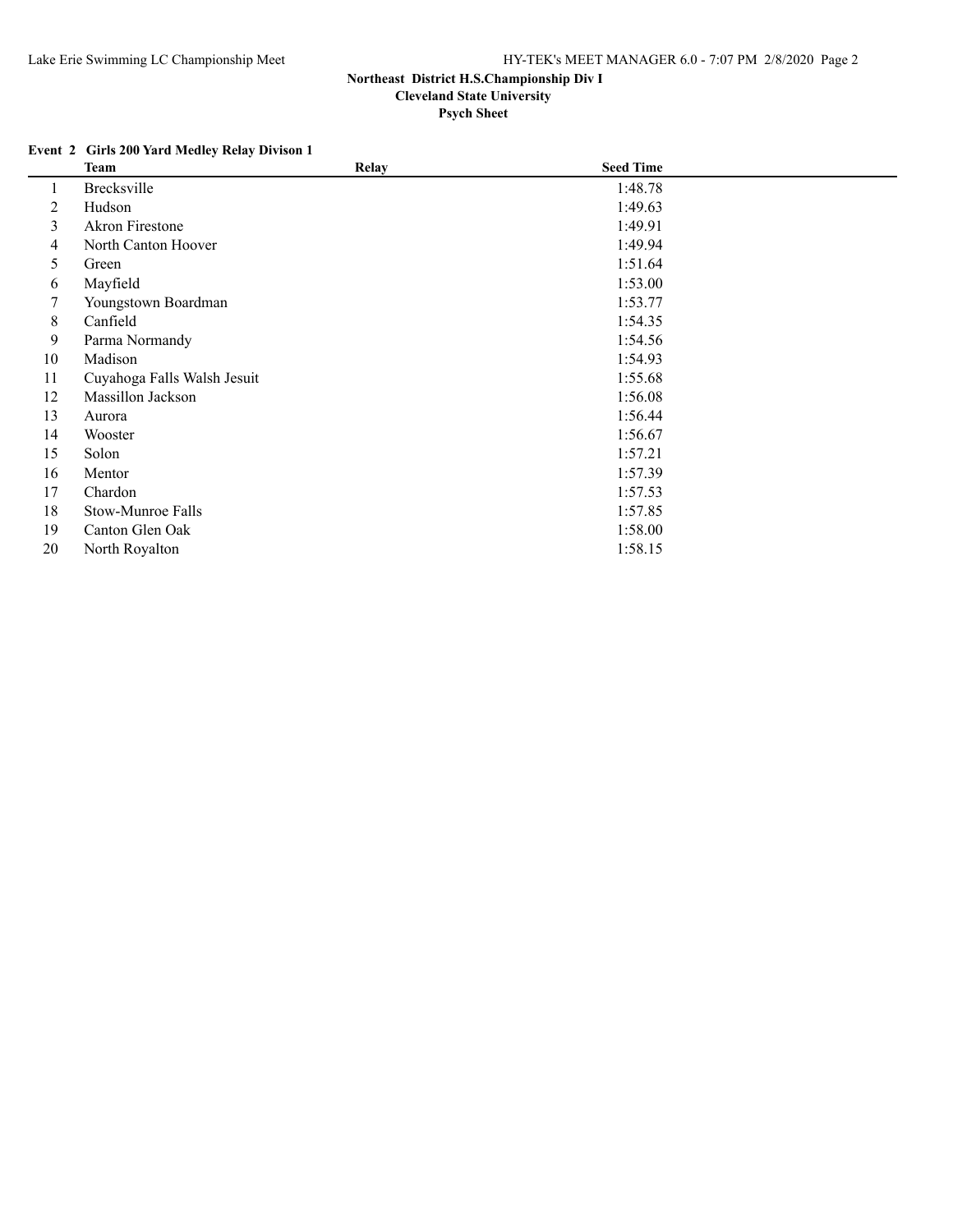**Psych Sheet**

#### **Event 3 Girls 200 Yard Freestyle Divison 1**

|                         | Name                |     | Year School              | <b>Seed Time</b> |  |
|-------------------------|---------------------|-----|--------------------------|------------------|--|
| $\mathbf{1}$            | Krosky, Karen       |     | SR Brecksville           | 1:52.79          |  |
| $\overline{2}$          | McCormick, Paige    |     | SR Hudson                | 1:53.99          |  |
| $\overline{\mathbf{3}}$ | Szabo, Eliana       |     | SO Hudson                | 1:55.92          |  |
| 4                       | Sadovska, Olena     |     | SO Brecksville           | 1:56.36          |  |
| 5                       | Smith, Samantha     |     | FR Painesville Riverside | 1:56.84          |  |
| 6                       | Nagle, Mia          |     | SO Akron Firestone       | 1:57.30          |  |
| $\boldsymbol{7}$        | Loring, Gabrielle   |     | SR Hudson                | 1:57.77          |  |
| 8                       | Mihok, Alexis       |     | FR Youngstown Boardman   | 1:58.39          |  |
| 9                       | Fedele, Zoey        |     | SR Madison               | 1:59.37          |  |
| 10                      | Perlberg, Grace     |     | FR Solon                 | 2:00.46          |  |
| 11                      | Tierney, Campbell   |     | JR Chardon               | 2:00.54          |  |
| 12                      | Carlson, Annika     |     | SR Mentor                | 2:01.30          |  |
| 13                      | Boske, Brooke       |     | SR North Canton Hoover   | 2:01.68          |  |
| 14                      | Mastandrea, Summer  |     | SR Mentor                | 2:02.20          |  |
| 15                      | VonVille, Caroline  |     | SO Hudson                | 2:02.42          |  |
| 16                      | Murphy, Maddy       |     | SR Wooster               | 2:02.43          |  |
| $17$                    | Agosti, Allison     |     | SR Akron Firestone       | 2:02.44          |  |
| 18                      | Kmet, Abbie         |     | JR Akron Firestone       | 2:02.54          |  |
| 19                      | Timken, Payton      |     | JR North Canton Hoover   | 2:02.98          |  |
| 20                      | Turkal, Ava         |     | FR Massillon Perry       | 2:03.30          |  |
| 21                      | Heestand, Ava       |     | FR Massillon Perry       | 2:03.33          |  |
| 22                      | Parrish, Stella     |     | FR Chardon               | 2:03.69          |  |
| 23                      | Lukco, Sydney       |     | JR Warren G. Harding     | 2:03.70          |  |
| 24                      | Moore, Emma         |     | SO Akron Firestone       | 2:04.42          |  |
| 25                      | Lewis, Evelyn       |     | JR Stow-Munroe Falls     | 2:04.43          |  |
| 26                      | Zayour, Mariam      |     | JR North Royalton        | 2:04.53          |  |
| 27                      | Sliwinski, Kaitlyn  |     | JR Massillon Jackson     | 2:04.63          |  |
| 28                      | Chelf, Gretchen     |     | FR Wooster               | 2:04.69          |  |
| 29                      | Hantus, Charlotte   |     | JR Mayfield              | 2:04.97          |  |
| 30                      | Pantoja, Athena     |     | JR Ashtabula Lakeside    | 2:05.39          |  |
| 31                      | St Clair, Piper     |     | JR North Canton Hoover   | 2:05.56          |  |
| 32                      | Ferris, Bridget     |     | SO Solon                 | 2:05.66          |  |
| 33                      | Nutter, Alexis      |     | JR Massillon Perry       | 2:06.20          |  |
| 34                      | Nist, Victoria      |     | JR Massillon Jackson     | 2:06.29          |  |
| 35                      | Mullens, Lily       |     | JR North Canton Hoover   | 2:06.45          |  |
| 36                      | Proweller, Talia    |     | SO Shaker Heights        | 2:06.54          |  |
| 37                      | Shaker, Ava         |     | FR Solon                 | 2:07.08          |  |
| 38                      | Chen, Patricia      | SO. | Cleveland Heights        | 2:07.65          |  |
| 39                      | Di Cerce, Annalisa  |     | SR Eastlake North        | 2:07.90          |  |
| 40                      | Regovich, Elizabeth |     | SR Eastlake North        | 2:07.99          |  |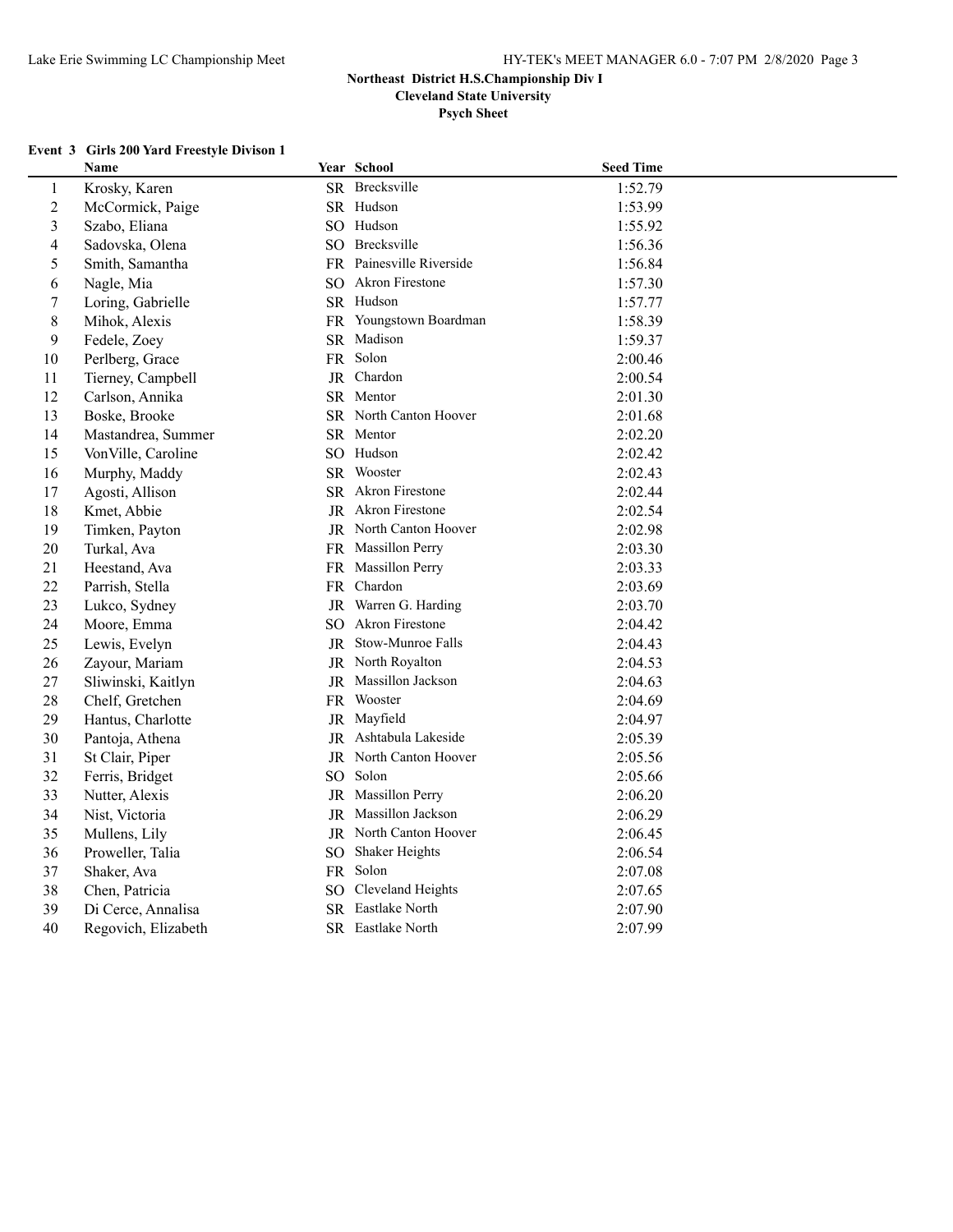**Psych Sheet**

#### **Event 4 Girls 200 Yard IM Divison 1**

|                | Name                   |                 | Year School                    | <b>Seed Time</b> |  |
|----------------|------------------------|-----------------|--------------------------------|------------------|--|
| $\mathbf{1}$   | Cappabianca, Giovanna  |                 | SR Hudson                      | 2:08.84          |  |
| $\overline{c}$ | Dyer, Madeline         |                 | SR Akron Firestone             | 2:09.57          |  |
| 3              | Draiss, Madelyn        |                 | SR Cuyahoga Falls Walsh Jesuit | 2:12.42          |  |
| $\overline{4}$ | Brilmyer, Tera         |                 | FR Akron Firestone             | 2:12.42          |  |
| 5              | Speelman, Ava          |                 | FR Cuyahoga Falls Walsh Jesuit | 2:12.48          |  |
| 6              | Krusinski, Annie       |                 | SO Brecksville                 | 2:13.75          |  |
| 7              | Schenkenberger, Marisa |                 | FR Hudson                      | 2:14.42          |  |
| 8              | Dondorfer, Mallory     |                 | JR Mentor                      | 2:14.92          |  |
| 9              | Lewis, Maya            |                 | <b>JR</b> North Canton Hoover  | 2:15.01          |  |
| 10             | Murphy, Madison        |                 | FR Canfield                    | 2:15.49          |  |
| 11             | Brooker, Alayna        |                 | FR Aurora                      | 2:15.83          |  |
| 12             | Duchon, Gracie         |                 | SO Chardon                     | 2:16.48          |  |
| 13             | Reber, Lucy            |                 | SO Hudson                      | 2:18.27          |  |
| 14             | Bass, Kennedy          |                 | JR Bedford                     | 2:18.87          |  |
| 15             | Coates, Caroline       |                 | JR Hudson                      | 2:19.62          |  |
| 16             | Fetsko, Amanda         |                 | FR North Canton Hoover         | 2:19.73          |  |
| 17             | Merrick, Emma          |                 | SO Parma Normandy              | 2:20.00          |  |
| 18             | Landenberger, Mallory  |                 | JR Green                       | 2:21.08          |  |
| 19             | Schilling, Samantha    |                 | JR Massillon Jackson           | 2:22.69          |  |
| 20             | Shaffer, Jewell        |                 | FR Massillon                   | 2:22.78          |  |
| 21             | Kuhel, Olivia          | SO <sub>1</sub> | Shaker Heights                 | 2:23.31          |  |
| 22             | Fried, Niya            |                 | FR Solon                       | 2:23.49          |  |
| 23             | Hootman, Julia         |                 | JR Wooster                     | 2:23.77          |  |
| 24             | Golsch, Emma           |                 | JR Brecksville                 | 2:23.82          |  |
| 25             | Jones, Hannah          |                 | FR Solon                       | 2:24.15          |  |
| 26             | Chang, Irene           |                 | SO Solon                       | 2:24.96          |  |
| 27             | Michalski, Madison     |                 | SO Mentor                      | 2:25.25          |  |
| 28             | Nedlik, Suzanne        |                 | SR Mentor                      | 2:25.55          |  |
| 29             | Sneek, Keeley          |                 | FR Chardon                     | 2:26.14          |  |
| 30             | Fiorta, Emma           |                 | SO Mentor                      | 2:26.31          |  |
| 31             | Grzincic, Sydney       |                 | JR Willoughby South            | 2:26.81          |  |
| 32             | Maxwell, Jenna         |                 | JR North Canton Hoover         | 2:27.35          |  |
| 33             | Russell, Maeve         |                 | SO Aurora                      | 2:28.08          |  |
| 34             | Allshouse, Alex        |                 | JR North Canton Hoover         | 2:28.80          |  |
| 35             | Crawn, Emma            |                 | JR Massillon Jackson           | 2:28.95          |  |
| 36             | Gabbas, Elysia         |                 | SR Stow-Munroe Falls           | 2:28.96          |  |
| 37             | Schneider, Theresa     |                 | SR Chardon                     | 2:29.60          |  |
| 38             | Cochran, Audrey        |                 | JR Wooster                     | 2:30.11          |  |
| 39             | Carano, Maddy          |                 | SR Barberton                   | 2:30.41          |  |
| 40             | Dodson, Madeline       |                 | SR Canton McKinley             | 2:30.48          |  |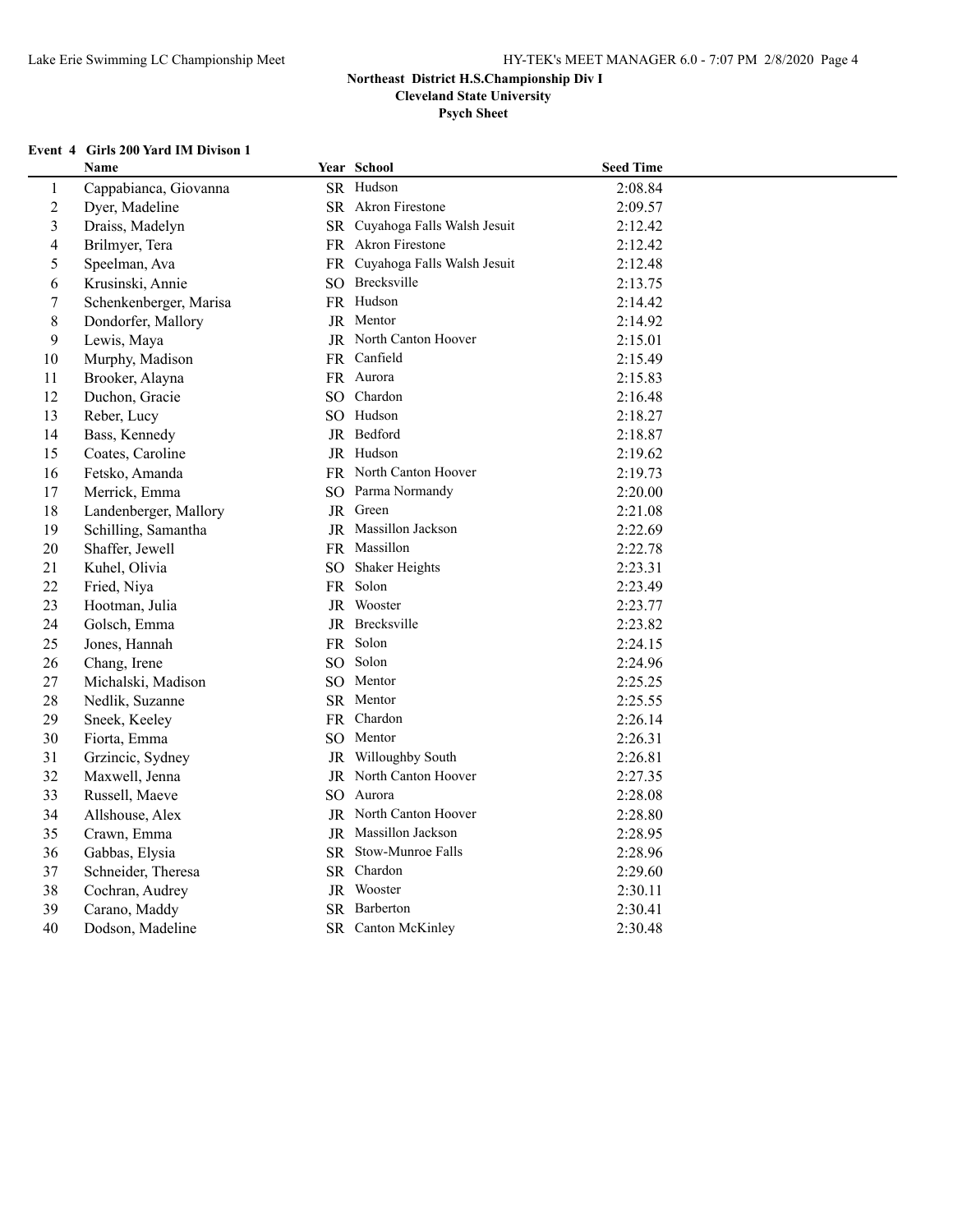**Cleveland State University**

**Psych Sheet**

#### **Event 5 Girls 50 Yard Freestyle Divison 1**

|                  | Name                |                 | Year School            | <b>Seed Time</b> |
|------------------|---------------------|-----------------|------------------------|------------------|
| $\mathbf{1}$     | Chelf, Gracie       |                 | SO Wooster             | 23.86            |
| $\boldsymbol{2}$ | DeWitt, Mackenzie   |                 | JR Hudson              | 24.19            |
| $\mathfrak{Z}$   | Bodrock, Grace      |                 | SO Parma Normandy      | 24.61            |
| $\overline{4}$   | Nixon, Annabelle    |                 | FR North Canton Hoover | 24.75            |
| 5                | St Clair, Reagan    |                 | JR North Canton Hoover | 24.79            |
| 6                | Bennett, Sarah      |                 | SR Chardon             | 24.84            |
| $\tau$           | South, Paige        |                 | JR North Canton Hoover | 24.98            |
| 8                | Miklos, Kyra        |                 | FR Shaker Heights      | 24.98            |
| 9                | Blandine, Raeli     |                 | SO North Canton Hoover | 24.99            |
| 10               | Caniglia, Carrie    |                 | FR Hudson              | 25.13            |
| 11               | White, Hannah       |                 | SR Canton Glen Oak     | 25.20            |
| 12               | Collinsworth, Riley |                 | JR Green               | 25.35            |
| 13               | Perry, Maggie       |                 | SR Shaker Heights      | 25.37            |
| 14               | Chapman, Lindsey    |                 | FR Akron Firestone     | 25.41            |
| 15               | Pliske, Olivia      |                 | SR Bedford             | 25.42            |
| 16               | Baith, Jordan       |                 | SR Akron Firestone     | 25.45            |
| 17               | Farmer, Erin        |                 | JR Mentor              | 25.54            |
| 18               | Dawson, Elle        |                 | SR Canfield            | 25.67            |
| 19               | Shroyer, Anne       |                 | FR Green               | 25.68            |
| 20               | Dinapoli, Alyssa    |                 | SR Youngstown Boardman | 25.71            |
| 21               | Peachock, Lexi      |                 | JR Akron Firestone     | 25.75            |
| 22               | Horrigan, Maddie    |                 | SR Hudson              | 25.77            |
| 23               | Binns, Peyton       |                 | SO Hudson              | 25.78            |
| 24               | Debevec, Morgan     |                 | JR Chardon             | 25.80            |
| 25               | Weisbrod, Kate      |                 | FR Canton Glen Oak     | 25.81            |
| 26               | Miller, Makena      |                 | SR Green               | 25.82            |
| 27               | Snyder, Allie       |                 | SR Massillon Jackson   | 25.82            |
| 28               | Frantz, Olivia      |                 | SO Wooster             | 25.89            |
| 29               | Loguidice, Emma     |                 | SR Wooster             | 25.92            |
| 30               | Cupp, Charlotte     | JR              | Shaker Heights         | 26.11            |
| 31               | Delida, Rachel      | $SO_{\odot}$    | Warren Howland         | 26.18            |
| 32               | Byler, Emily        |                 | SO Uniontown Lake      | 26.19            |
| 33               | Hennessey, Taylor   |                 | FR Madison             | 26.31            |
| 34               | Casalinova, Olivia  | SO <sub>2</sub> | Stow-Munroe Falls      | 26.34            |
| 35               | Varga, Sarah        |                 | SR Youngstown Boardman | 26.42            |
| 36               | Dye, Annalia        | <b>FR</b>       | Stow-Munroe Falls      | 26.42            |
| 37               | Kirbabas, Sydney    |                 | SO Kent Roosevelt      | 26.57            |
| 38               | Barto, Elizabeth    |                 | SR Aurora              | 26.59            |
| 39               | Peckman, Miranda    |                 | JR Canfield            | 26.60            |
| 40               | Hribar, Melanie     |                 | FR Madison             | 26.64            |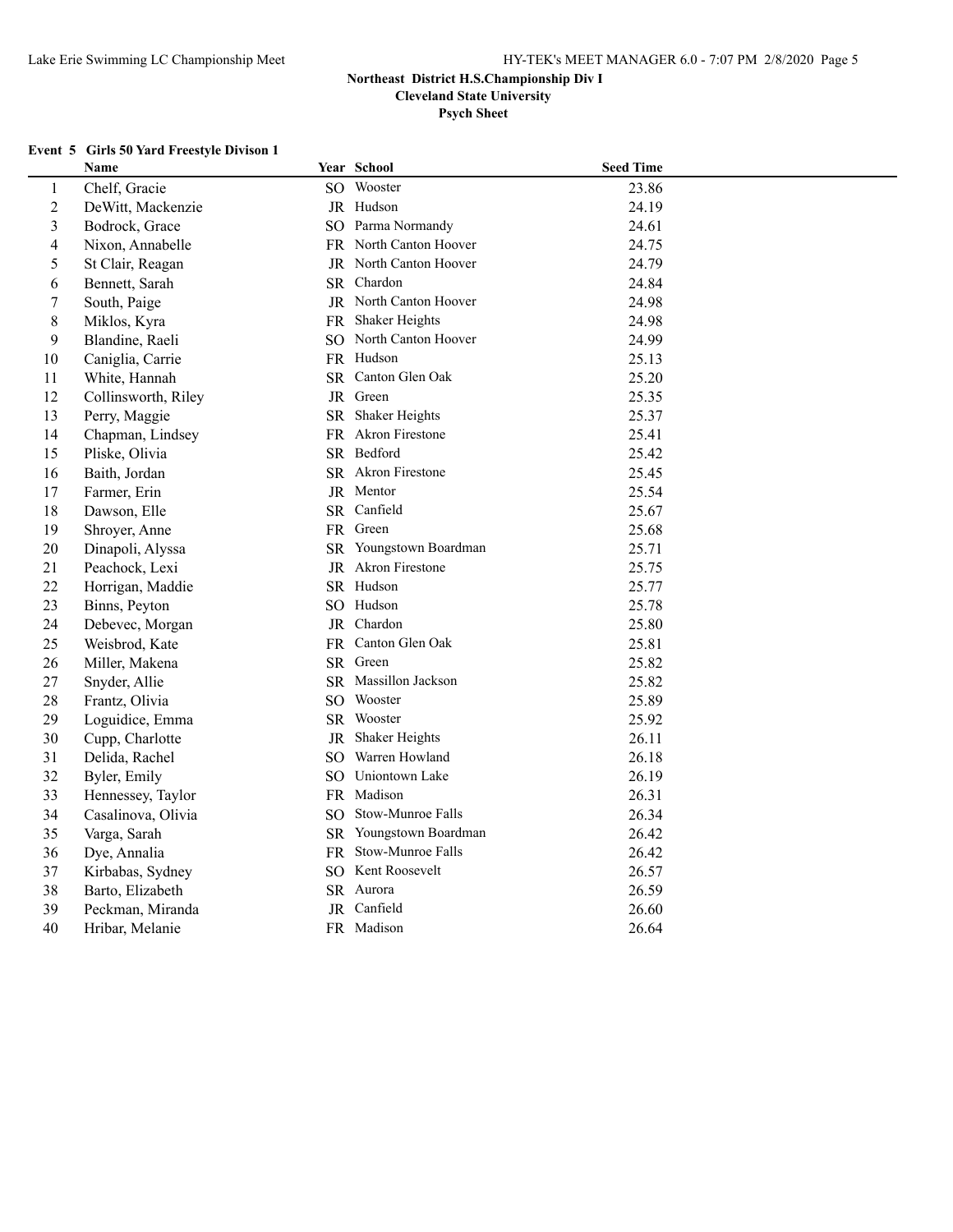**Cleveland State University**

**Psych Sheet**

#### **Event 6 Girls 100 Yard Butterfly Divison 1**

|                         | Name                |    | Year School                    | <b>Seed Time</b> |  |
|-------------------------|---------------------|----|--------------------------------|------------------|--|
| $\mathbf{1}$            | DeWitt, Mackenzie   |    | JR Hudson                      | 57.58            |  |
| $\overline{2}$          | McNichols, Riley    |    | SR Brecksville                 | 58.36            |  |
| $\overline{\mathbf{3}}$ | Fedele, Zoey        |    | SR Madison                     | 58.57            |  |
| $\overline{4}$          | Steffey, Emily      |    | SR Mayfield                    | 58.58            |  |
| 5                       | Bodrock, Grace      |    | SO Parma Normandy              | 59.12            |  |
| 6                       | Miller, Makena      |    | SR Green                       | 59.76            |  |
| $\boldsymbol{7}$        | Brilmyer, Tera      |    | FR Akron Firestone             | 1:00.07          |  |
| 8                       | Rogers, Molly       |    | SO Akron Firestone             | 1:00.60          |  |
| 9                       | Elgin, Olivia       |    | FR Green                       | 1:00.63          |  |
| 10                      | Hensley, Kate       |    | SO Hudson                      | 1:01.69          |  |
| 11                      | Duchon, Gracie      |    | SO Chardon                     | 1:02.03          |  |
| 12                      | Sausaman, Hanna     |    | SR Massillon Jackson           | 1:02.36          |  |
| 13                      | Perry, Maggie       |    | SR Shaker Heights              | 1:02.39          |  |
| 14                      | Telerico, Mia       |    | SR Cuyahoga Falls Walsh Jesuit | 1:02.44          |  |
| 15                      | Stump, Jordan       |    | SR Akron Firestone             | 1:02.98          |  |
| 16                      | Horrigan, Maddie    |    | SR Hudson                      | 1:03.03          |  |
| 17                      | Jones, Hannah       |    | FR Solon                       | 1:03.15          |  |
| 18                      | Holfeltz, Elise     |    | SR Mayfield                    | 1:03.30          |  |
| 19                      | Merrick, Emma       |    | SO Parma Normandy              | 1:03.48          |  |
| 20                      | Dilts, Lillian      |    | FR Austintown Fitch            | 1:04.23          |  |
| 21                      | Wirick, Nicole      |    | SO North Canton Hoover         | 1:04.42          |  |
| 22                      | Rinaldi, Elena      |    | SR Cleveland Heights           | 1:04.47          |  |
| 23                      | Pliske, Olivia      |    | SR Bedford                     | 1:04.75          |  |
| 24                      | Chang, Irene        |    | SO Solon                       | 1:05.02          |  |
| 25                      | Varga, Sarah        |    | SR Youngstown Boardman         | 1:05.10          |  |
| 26                      | Geletka, Allie      |    | JR Canfield                    | 1:05.51          |  |
| 27                      | Nedlik, Suzanne     |    | SR Mentor                      | 1:05.62          |  |
| 28                      | Carbone, Gianna     |    | FR Warren Howland              | 1:05.63          |  |
| 29                      | Samels, Isabel      |    | SR Stow-Munroe Falls           | 1:05.70          |  |
| 30                      | Dean, Elyssa        |    | SR Uniontown Lake              | 1:06.01          |  |
| 31                      | Carano, Maddy       |    | SR Barberton                   | 1:06.17          |  |
| 32                      | Gabbas, Elysia      |    | SR Stow-Munroe Falls           | 1:06.35          |  |
| 33                      | Ellis, Halle        |    | FR North Canton Hoover         | 1:06.41          |  |
| 34                      | Helmick, Jordan     |    | JR Canfield                    | 1:06.43          |  |
| 35                      | Huston, Ella        |    | SO Youngstown Boardman         | 1:07.15          |  |
| 36                      | Rozic, Noel         |    | SR Chardon                     | 1:07.22          |  |
| 37                      | Schilling, Samantha |    | JR Massillon Jackson           | 1:07.36          |  |
| 38                      | McCoury, Fiona      |    | FR Massillon Jackson           | 1:07.42          |  |
| 39                      | Casalinova, Olivia  | SO | Stow-Munroe Falls              | 1:07.50          |  |
| 40                      | Zmich, Erin         |    | SO Hudson                      | 1:07.51          |  |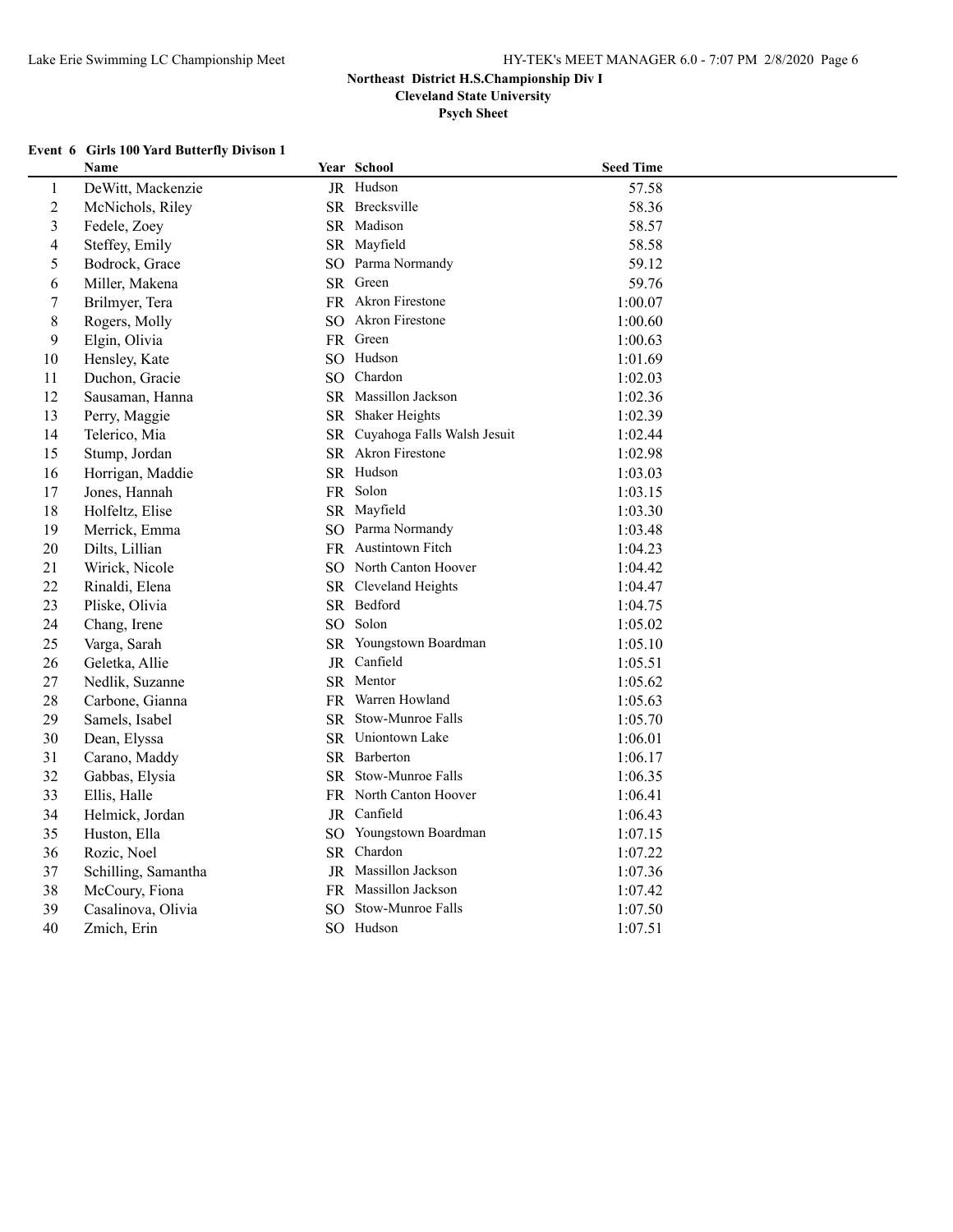**Cleveland State University**

**Psych Sheet**

#### **Event 7 Girls 100 Yard Freestyle Divison 1**

|                | Name                |                 | Year School                   | <b>Seed Time</b> |  |
|----------------|---------------------|-----------------|-------------------------------|------------------|--|
| $\mathbf{1}$   | Kenney, Claire      |                 | SR Brecksville                | 52.76            |  |
| $\sqrt{2}$     | Chelf, Gracie       |                 | SO Wooster                    | 53.13            |  |
| 3              | Szabo, Eliana       |                 | SO Hudson                     | 53.69            |  |
| 4              | St Clair, Reagan    |                 | <b>JR</b> North Canton Hoover | 53.80            |  |
| 5              | Leffler, Gianna     |                 | JR Mayfield                   | 53.97            |  |
| 6              | Murphy, Janine      |                 | SO Massillon Jackson          | 54.38            |  |
| $\overline{7}$ | Nixon, Annabelle    |                 | FR North Canton Hoover        | 54.48            |  |
| 8              | St Clair, Piper     |                 | JR North Canton Hoover        | 54.61            |  |
| 9              | Murphy, Madison     |                 | FR Canfield                   | 54.74            |  |
| 10             | Bennett, Sarah      |                 | SR Chardon                    | 54.75            |  |
| 11             | Mihok, Alexis       |                 | FR Youngstown Boardman        | 54.90            |  |
| 12             | Blandine, Raeli     |                 | SO North Canton Hoover        | 55.28            |  |
| 13             | Lisy, Ariel         |                 | JR Parma Normandy             | 55.35            |  |
| 14             | Collinsworth, Riley |                 | JR Green                      | 55.41            |  |
| 15             | Caniglia, Carrie    |                 | FR Hudson                     | 55.48            |  |
| 16             | Lukco, Sydney       |                 | JR Warren G. Harding          | 55.48            |  |
| 17             | Miklos, Kyra        |                 | FR Shaker Heights             | 55.49            |  |
| 18             | Parks, Jena         |                 | JR Madison                    | 55.55            |  |
| 19             | Tierney, Campbell   |                 | JR Chardon                    | 55.75            |  |
| 20             | Miklos, Natalia     |                 | SR Shaker Heights             | 55.84            |  |
| 21             | Weber, Rachel       |                 | SR North Royalton             | 55.91            |  |
| 22             | Chapman, Lindsey    |                 | FR Akron Firestone            | 56.00            |  |
| 23             | Baith, Jordan       |                 | SR Akron Firestone            | 56.04            |  |
| 24             | Binns, Peyton       |                 | SO Hudson                     | 56.43            |  |
| 25             | Dinapoli, Alyssa    |                 | SR Youngstown Boardman        | 56.47            |  |
| 26             | Kara, Noelle        |                 | SR Hudson                     | 56.52            |  |
| 27             | White, Hannah       |                 | SR Canton Glen Oak            | 56.62            |  |
| 28             | Snyder, Allie       |                 | SR Massillon Jackson          | 56.68            |  |
| 29             | Debevec, Morgan     |                 | JR Chardon                    | 56.94            |  |
| 30             | Dye, Annalia        |                 | FR Stow-Munroe Falls          | 57.27            |  |
| 31             | Weisbrod, Kate      |                 | FR Canton Glen Oak            | 57.36            |  |
| 32             | Frantz, Olivia      |                 | SO Wooster                    | 57.38            |  |
| 33             | Proweller, Talia    | SO <sub>1</sub> | <b>Shaker Heights</b>         | 57.45            |  |
| 34             | Chen, Patricia      | SO.             | Cleveland Heights             | 57.51            |  |
| 35             | Delida, Rachel      | SO.             | Warren Howland                | 57.62            |  |
| 36             | Kuhel, Olivia       | SO <sub>1</sub> | Shaker Heights                | 57.64            |  |
| 37             | Pontius, Grace      |                 | JR Stow-Munroe Falls          | 57.71            |  |
| 38             | Loguidice, Emma     |                 | SR Wooster                    | 57.82            |  |
| 39             | Sun, Bernice        |                 | SR Stow-Munroe Falls          | 58.06            |  |
| 40             | Pratt, Maggie       |                 | JR Green                      | 58.10            |  |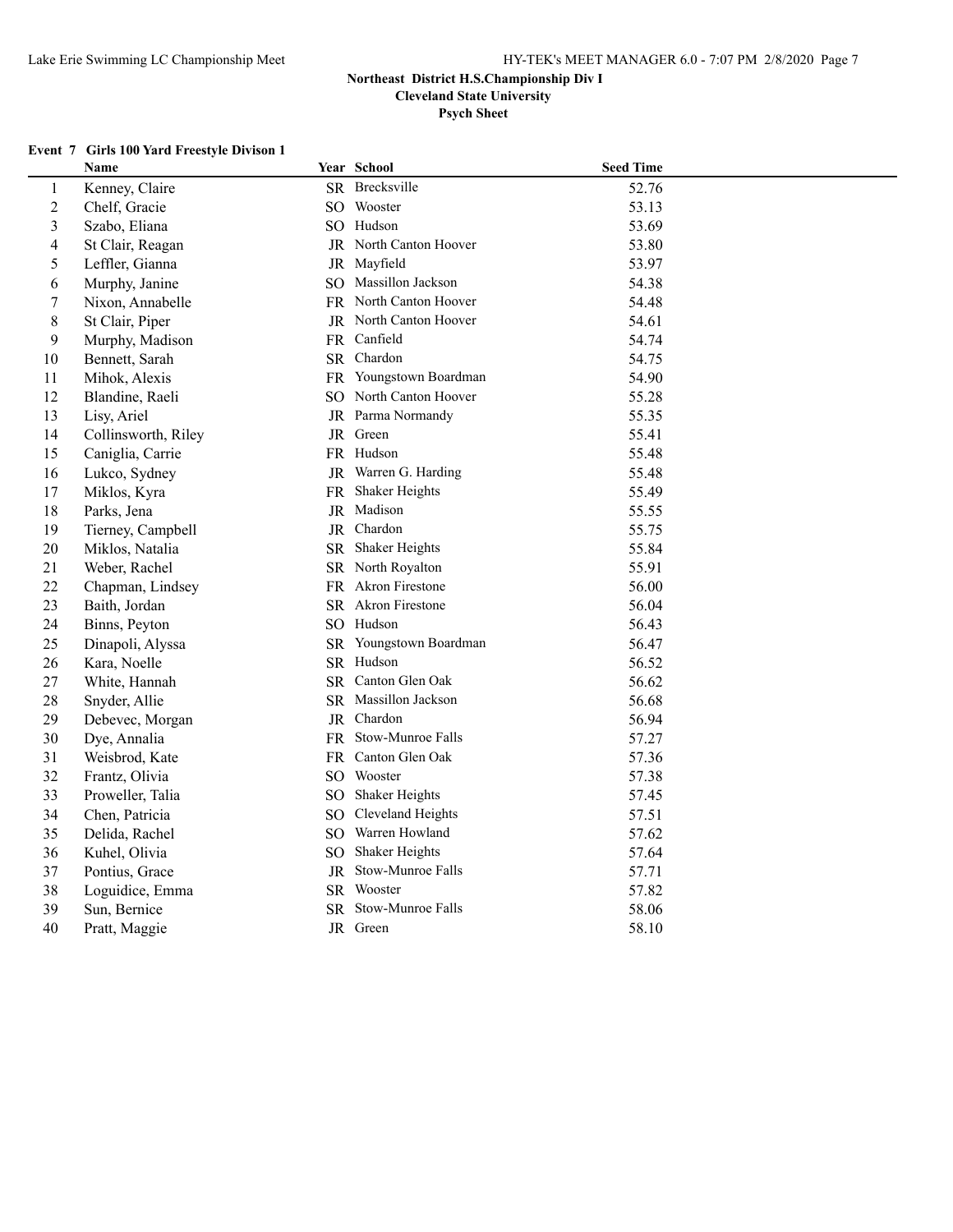**Psych Sheet**

#### **Event 8 Girls 500 Yard Freestyle Divison 1**

|                  | Name                   | Year School                    | <b>Seed Time</b> |  |
|------------------|------------------------|--------------------------------|------------------|--|
| $\mathbf{1}$     | McCormick, Paige       | SR Hudson                      | 5:02.25          |  |
| $\overline{2}$   | Krosky, Karen          | SR Brecksville                 | 5:04.92          |  |
| $\overline{3}$   | Loring, Gabrielle      | SR Hudson                      | 5:16.06          |  |
| 4                | Smith, Samantha        | FR Painesville Riverside       | 5:20.94          |  |
| 5                | Pisano, Olivia         | SO Hudson                      | 5:21.80          |  |
| 6                | Mastandrea, Summer     | SR Mentor                      | 5:24.55          |  |
| $\boldsymbol{7}$ | Timken, Payton         | JR North Canton Hoover         | 5:24.60          |  |
| 8                | Perlberg, Grace        | FR Solon                       | 5:25.93          |  |
| 9                | Parrish, Stella        | FR Chardon                     | 5:25.96          |  |
| $10\,$           | Carlson, Annika        | SR Mentor                      | 5:26.24          |  |
| 11               | Murphy, Maddy          | SR Wooster                     | 5:27.68          |  |
| 12               | Chelf, Gretchen        | FR Wooster                     | 5:27.88          |  |
| 13               | Lewis, Evelyn          | JR Stow-Munroe Falls           | 5:29.02          |  |
| 14               | Kmet, Abbie            | JR Akron Firestone             | 5:30.16          |  |
| 15               | Hantus, Charlotte      | JR Mayfield                    | 5:30.35          |  |
| 16               | Reber, Lucy            | SO Hudson                      | 5:30.72          |  |
| 17               | Zayour, Mariam         | JR North Royalton              | 5:30.97          |  |
| 18               | Landenberger, Mallory  | JR Green                       | 5:32.47          |  |
| 19               | Agosti, Allison        | SR Akron Firestone             | 5:33.52          |  |
| 20               | Sliwinski, Kaitlyn     | JR Massillon Jackson           | 5:34.29          |  |
| 21               | Heestand, Ava          | FR Massillon Perry             | 5:34.51          |  |
| 22               | Boske, Brooke          | SR North Canton Hoover         | 5:34.58          |  |
| 23               | Turkal, Ava            | FR Massillon Perry             | 5:35.87          |  |
| 24               | Moore, Emma            | SO Akron Firestone             | 5:35.96          |  |
| 25               | Shaker, Ava            | FR Solon                       | 5:38.23          |  |
| 26               | Nist, Victoria         | JR Massillon Jackson           | 5:40.07          |  |
| 27               | Nutter, Alexis         | JR Massillon Perry             | 5:40.45          |  |
| 28               | Pantoja, Athena        | JR Ashtabula Lakeside          | 5:42.98          |  |
| 29               | Golsch, Emma           | JR Brecksville                 | 5:44.43          |  |
| 30               | Grzincic, Sydney       | JR Willoughby South            | 5:44.76          |  |
| 31               | Snyder, Katie          | SO Chardon                     | 5:46.23          |  |
| 32               | O'Brien, Molly         | JR Stow-Munroe Falls           | 5:46.39          |  |
| 33               | Darnell, Regan         | FR Massillon Perry             | 5:47.94          |  |
| 34               | Salek, Sarah           | SR Cuyahoga Falls Walsh Jesuit | 5:48.27          |  |
| 35               | Leibensperger, Kristen | JR Green                       | 5:48.72          |  |
| 36               | Nixon, Julia           | SO Akron Firestone             | 5:49.37          |  |
| 37               | Chelf, Emma            | SO Wooster                     | 5:51.32          |  |
| 38               | Zackary, Chloe         | FR Massillon Jackson           | 5:51.32          |  |
| 39               | Jackson, Moraine       | SR Solon                       | 5:51.44          |  |
| 40               | Simonelli, Bay         | FR Shaker Heights              | 5:51.80          |  |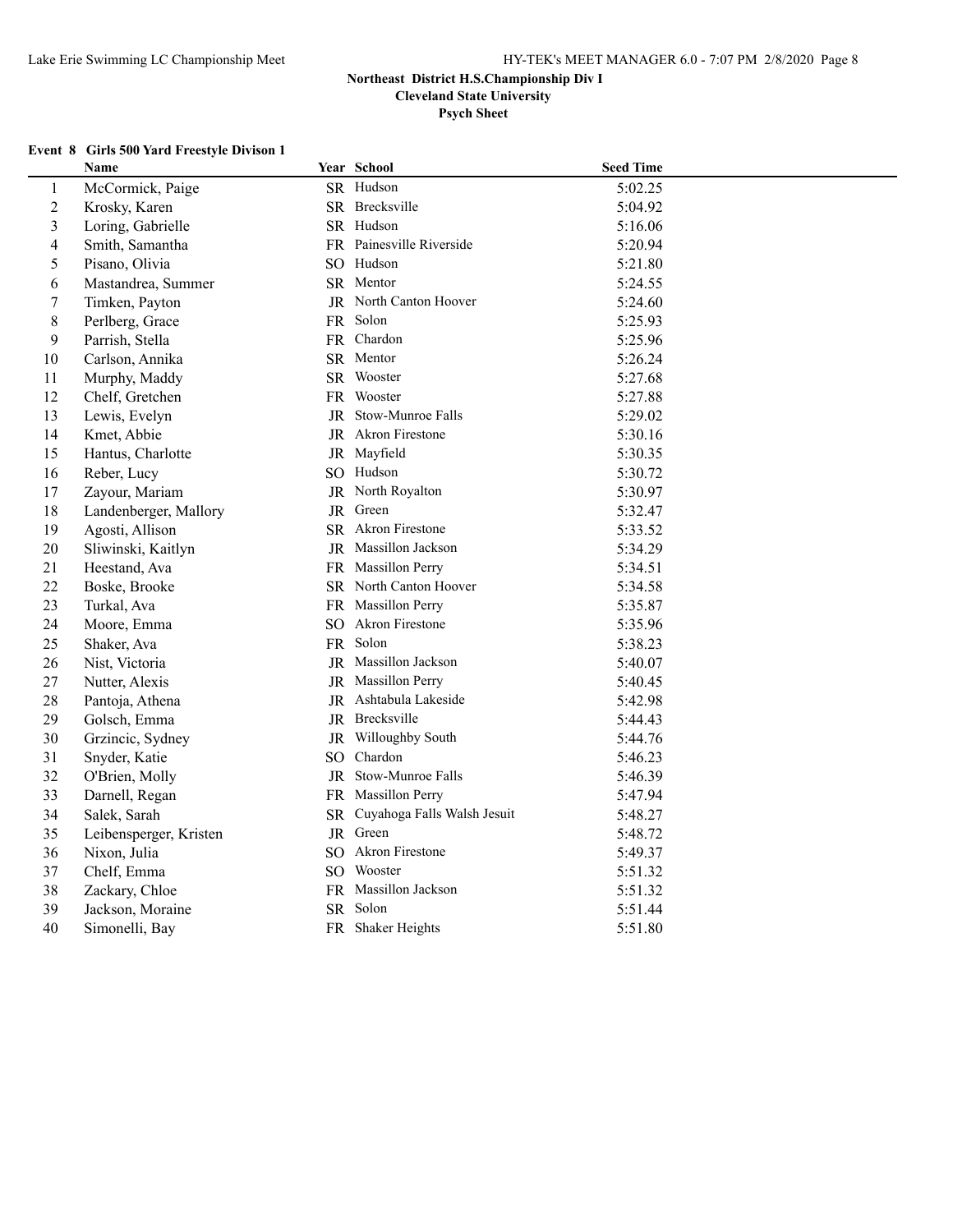## **Event 9 Girls 200 Yard Freestyle Relay Divison 1**

|    | Team                   | <b>Relay</b> | <b>Seed Time</b> |  |
|----|------------------------|--------------|------------------|--|
| 1  | <b>Brecksville</b>     |              | 1:37.41          |  |
| 2  | North Canton Hoover    |              | 1:40.03          |  |
| 3  | Hudson                 |              | 1:40.03          |  |
| 4  | Wooster                |              | 1:40.31          |  |
| 5  | <b>Shaker Heights</b>  |              | 1:41.33          |  |
| 6  | Canfield               |              | 1:41.40          |  |
| 7  | Chardon                |              | 1:41.46          |  |
| 8  | Youngstown Boardman    |              | 1:42.09          |  |
| 9  | Akron Firestone        |              | 1:43.02          |  |
| 10 | Madison                |              | 1:43.60          |  |
| 11 | Canton Glen Oak        |              | 1:43.95          |  |
| 12 | Aurora                 |              | 1:44.66          |  |
| 13 | Green                  |              | 1:44.71          |  |
| 14 | Mentor                 |              | 1:44.96          |  |
| 15 | Warren Howland         |              | 1:45.73          |  |
| 16 | Stow-Munroe Falls      |              | 1:46.26          |  |
| 17 | Painesville Riverside  |              | 1:46.94          |  |
| 18 | Massillon Jackson      |              | 1:47.23          |  |
| 19 | <b>Massillon Perry</b> |              | 1:47.26          |  |
| 20 | North Royalton         |              | 1:47.47          |  |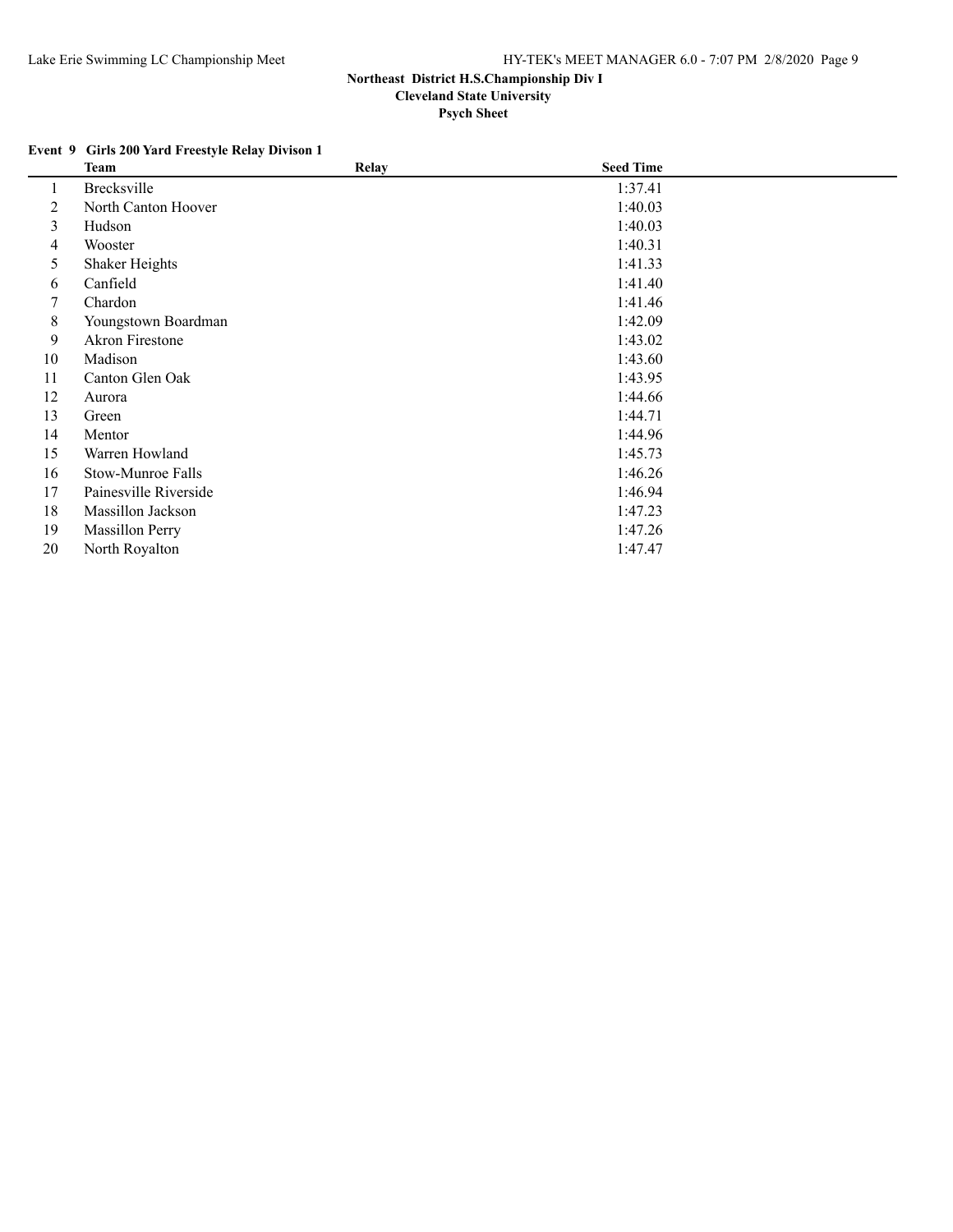**Cleveland State University**

**Psych Sheet**

#### **Event 10 Girls 100 Yard Backstroke Divison 1**

|                | <b>Name</b>        | Year School                    | <b>Seed Time</b> |
|----------------|--------------------|--------------------------------|------------------|
| $\mathbf{1}$   | Rogers, Molly      | SO Akron Firestone             | 57.65            |
| $\overline{2}$ | Leffler, Gianna    | JR Mayfield                    | 57.71            |
| $\mathfrak{Z}$ | Krusinski, Annie   | SO Brecksville                 | 59.85            |
| $\overline{4}$ | Mullens, Lily      | <b>JR</b> North Canton Hoover  | 59.89            |
| $\mathfrak s$  | South, Paige       | JR North Canton Hoover         | 1:00.20          |
| 6              | Lisy, Ariel        | JR Parma Normandy              | 1:00.37          |
| $\tau$         | Murphy, Janine     | SO Massillon Jackson           | 1:00.40          |
| 8              | Pisano, Olivia     | SO Hudson                      | 1:00.62          |
| 9              | Hensley, Kate      | SO Hudson                      | 1:00.70          |
| 10             | Ellis, Halle       | FR North Canton Hoover         | 1:01.07          |
| 11             | Wirick, Nicole     | SO North Canton Hoover         | 1:01.39          |
| 12             | Weldon, Hannah     | SO Hudson                      | 1:01.79          |
| 13             | Dondorfer, Mallory | JR Mentor                      | 1:01.94          |
| 14             | Parks, Jena        | JR Madison                     | 1:02.06          |
| 15             | Dezelic, Mia       | FR Hudson                      | 1:02.35          |
| 16             | Weber, Rachel      | SR North Royalton              | 1:02.72          |
| 17             | Hootman, Julia     | JR Wooster                     | 1:02.86          |
| 18             | Miklos, Natalia    | SR Shaker Heights              | 1:03.27          |
| 19             | Dawson, Elle       | SR Canfield                    | 1:03.54          |
| 20             | Sausaman, Hanna    | SR Massillon Jackson           | 1:03.85          |
| 21             | Bruno, Amanda      | SO Green                       | 1:04.21          |
| 22             | Shroyer, Anne      | FR Green                       | 1:04.58          |
| 23             | Telerico, Mia      | SR Cuyahoga Falls Walsh Jesuit | 1:04.77          |
| 24             | Schneider, Theresa | SR Chardon                     | 1:05.22          |
| 25             | Huston, Ella       | SO Youngstown Boardman         | 1:05.34          |
| 26             | Rozic, Noel        | SR Chardon                     | 1:05.35          |
| 27             | Dilts, Lillian     | FR Austintown Fitch            | 1:05.67          |
| 28             | Romstadt, Madelyn  | SR North Royalton              | 1:05.91          |
| 29             | Holfeltz, Elise    | SR Mayfield                    | 1:05.92          |
| 30             | Zelenka, Madison   | SR Twinsburg                   | 1:06.25          |
| 31             | Adams, Camryn      | JR Eastlake North              | 1:06.26          |
| 32             | Fried, Niya        | FR Solon                       | 1:06.54          |
| 33             | Malnar, Coco       | SO Brecksville                 | 1:07.26          |
| 34             | Sun, Bernice       | SR Stow-Munroe Falls           | 1:07.37          |
| 35             | Elsas, Gabby       | SR Aurora                      | 1:07.85          |
| 36             | Gron, Lily         | SR Eastlake North              | 1:08.05          |
| 37             | Lewis, Olivia      | SR Louisville                  | 1:08.10          |
| 38             | Wallis, Lauren     | SR Kent Roosevelt              | 1:08.16          |
| 39             | Cupp, Charlotte    | JR Shaker Heights              | 1:08.56          |
| 40             | Roche, Kyleigh     | FR Aurora                      | 1:09.50          |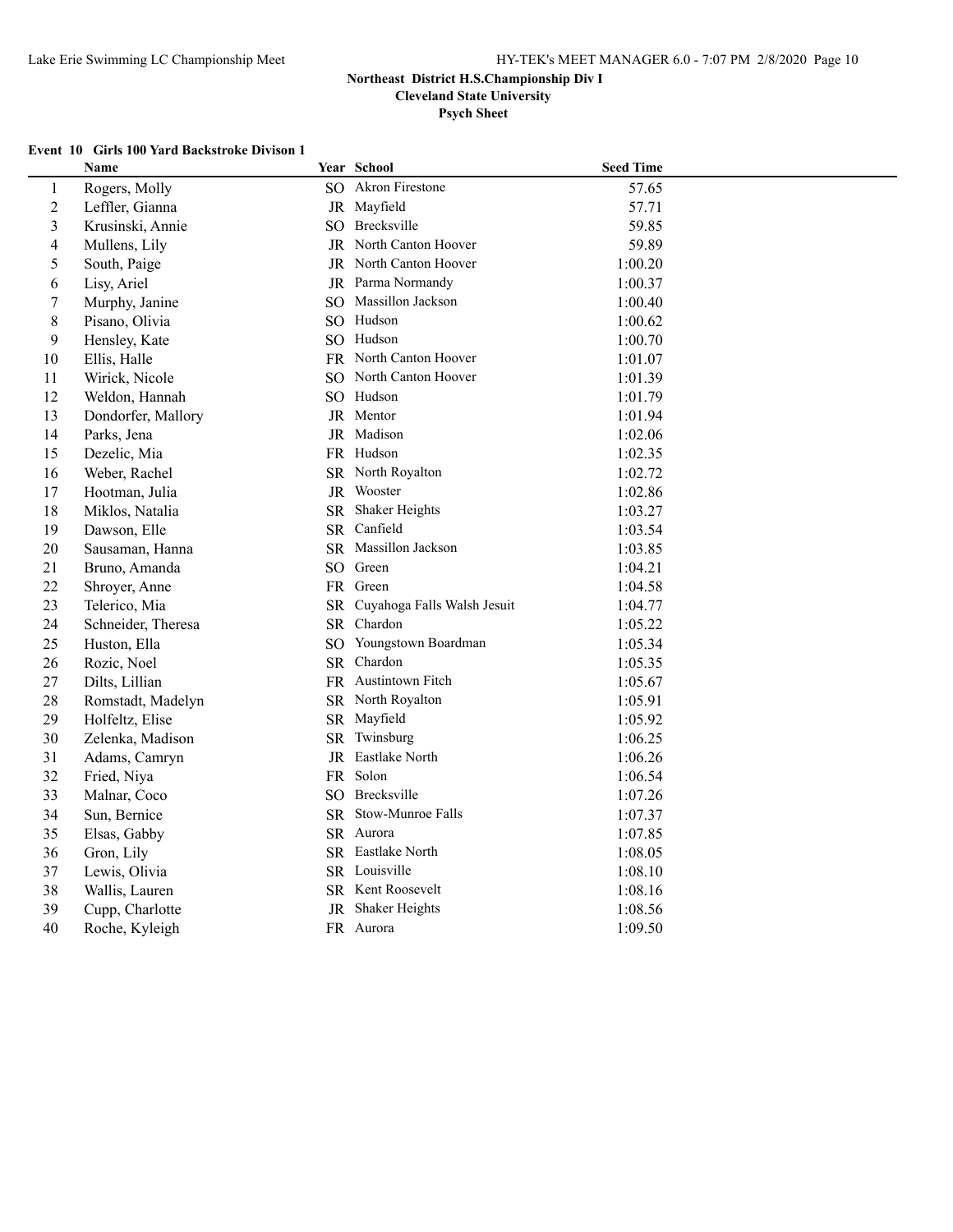**Psych Sheet**

## **Event 11 Girls 100 Yard Breaststroke Divison 1**

|                          | Name                   |                 | Year School                    | <b>Seed Time</b> |  |
|--------------------------|------------------------|-----------------|--------------------------------|------------------|--|
| $\mathbf{1}$             | Dyer, Madeline         |                 | SR Akron Firestone             | 1:05.01          |  |
| $\overline{2}$           | Nagle, Mia             |                 | SO Akron Firestone             | 1:05.49          |  |
| 3                        | Lewis, Maya            |                 | JR North Canton Hoover         | 1:06.36          |  |
| $\overline{\mathcal{L}}$ | Brooker, Alayna        |                 | FR Aurora                      | 1:06.48          |  |
| 5                        | Bass, Kennedy          |                 | JR Bedford                     | 1:06.70          |  |
| 6                        | Sadovska, Olena        |                 | SO Brecksville                 | 1:06.79          |  |
| 7                        | Elgin, Olivia          |                 | FR Green                       | 1:07.14          |  |
| 8                        | Cappabianca, Giovanna  |                 | SR Hudson                      | 1:07.56          |  |
| 9                        | Draiss, Madelyn        |                 | SR Cuyahoga Falls Walsh Jesuit | 1:08.29          |  |
| 10                       | Speelman, Ava          |                 | FR Cuyahoga Falls Walsh Jesuit | 1:08.60          |  |
| 11                       | Drobnjak, Mija         |                 | SO Hudson                      | 1:08.69          |  |
| 12                       | Schenkenberger, Marisa |                 | FR Hudson                      | 1:09.02          |  |
| 13                       | Kochanowski, Taylor    |                 | JR Hudson                      | 1:09.09          |  |
| 14                       | Stump, Jordan          |                 | SR Akron Firestone             | 1:10.08          |  |
| 15                       | Fetsko, Amanda         |                 | FR North Canton Hoover         | 1:10.27          |  |
| 16                       | Rinkes, Bailey         |                 | SO North Canton Hoover         | 1:10.64          |  |
| 17                       | Basista, Julia         |                 | FR Youngstown Boardman         | 1:11.94          |  |
| 18                       | Maxwell, Jenna         |                 | JR North Canton Hoover         | 1:12.58          |  |
| 19                       | Cochran, Audrey        |                 | JR Wooster                     | 1:12.62          |  |
| 20                       | Shaffer, Jewell        |                 | FR Massillon                   | 1:12.98          |  |
| 21                       | Geletka, Allie         |                 | JR Canfield                    | 1:13.44          |  |
| 22                       | Yocum, Abby            |                 | SR Youngstown Boardman         | 1:13.62          |  |
| 23                       | Pechatsko, Maryn       |                 | SO Austintown Fitch            | 1:13.96          |  |
| 24                       | Burkey, Emma           |                 | FR Mayfield                    | 1:14.04          |  |
| 25                       | Ferris, Bridget        |                 | SO Solon                       | 1:14.20          |  |
| 26                       | Bailey, Hava           |                 | JR Kent Roosevelt              | 1:14.64          |  |
| 27                       | DiMatteo, Alexis       |                 | JR Solon                       | 1:15.13          |  |
| 28                       | Olpin, Lilly           |                 | FR Solon                       | 1:15.29          |  |
| 29                       | Matolyak, Bryce        |                 | SR Cuyahoga Falls              | 1:15.60          |  |
| 30                       | Hennessey, Taylor      |                 | FR Madison                     | 1:15.73          |  |
| 31                       | Thompson, Brooke       |                 | JR Mentor                      | 1:15.90          |  |
| 32                       | Palusak, Jackie        | SO <sub>-</sub> | Canfield                       | 1:16.03          |  |
| 33                       | Pontius, Grace         |                 | JR Stow-Munroe Falls           | 1:16.28          |  |
| 34                       | Altland, Madeline      |                 | SO Wooster                     | 1:16.44          |  |
| 35                       | Bartel, Meredith       |                 | FR Twinsburg                   | 1:16.91          |  |
| 36                       | Huang, Lizzie          |                 | FR Shaker Heights              | 1:17.18          |  |
| 37                       | Green, Abbie           |                 | JR Massillon Jackson           | 1:17.48          |  |
| 38                       | Fiorta, Emma           |                 | SO Mentor                      | 1:17.52          |  |
| 39                       | Dannemiller, Elle      |                 | FR Akron Firestone             | 1:18.19          |  |
| 40                       | Falsone, Ella          |                 | JR Mayfield                    | 1:18.35          |  |